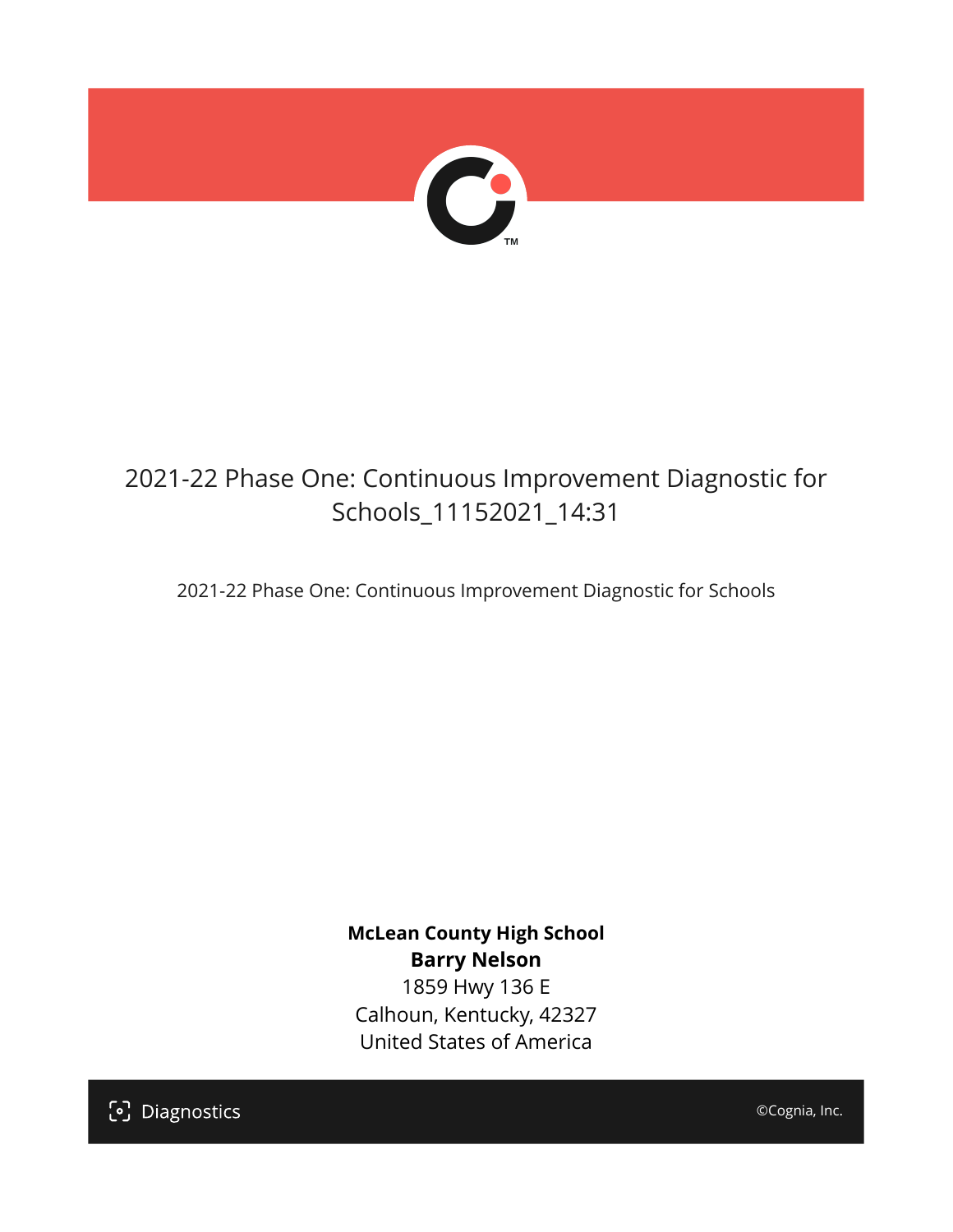2021-22 Phase One: Continuous Improvement Diagnostic for Schools - 2021-22 Phase One: Continuous Improvement Diagnostic for

Schools\_11152021\_14:31 - Generated on 02/07/2022

McLean County High School

# **Table of Contents**

<u>[3](#page-2-0)</u> [2021-22 Phase One: Continuous Improvement Diagnostic for Schools](#page-2-0)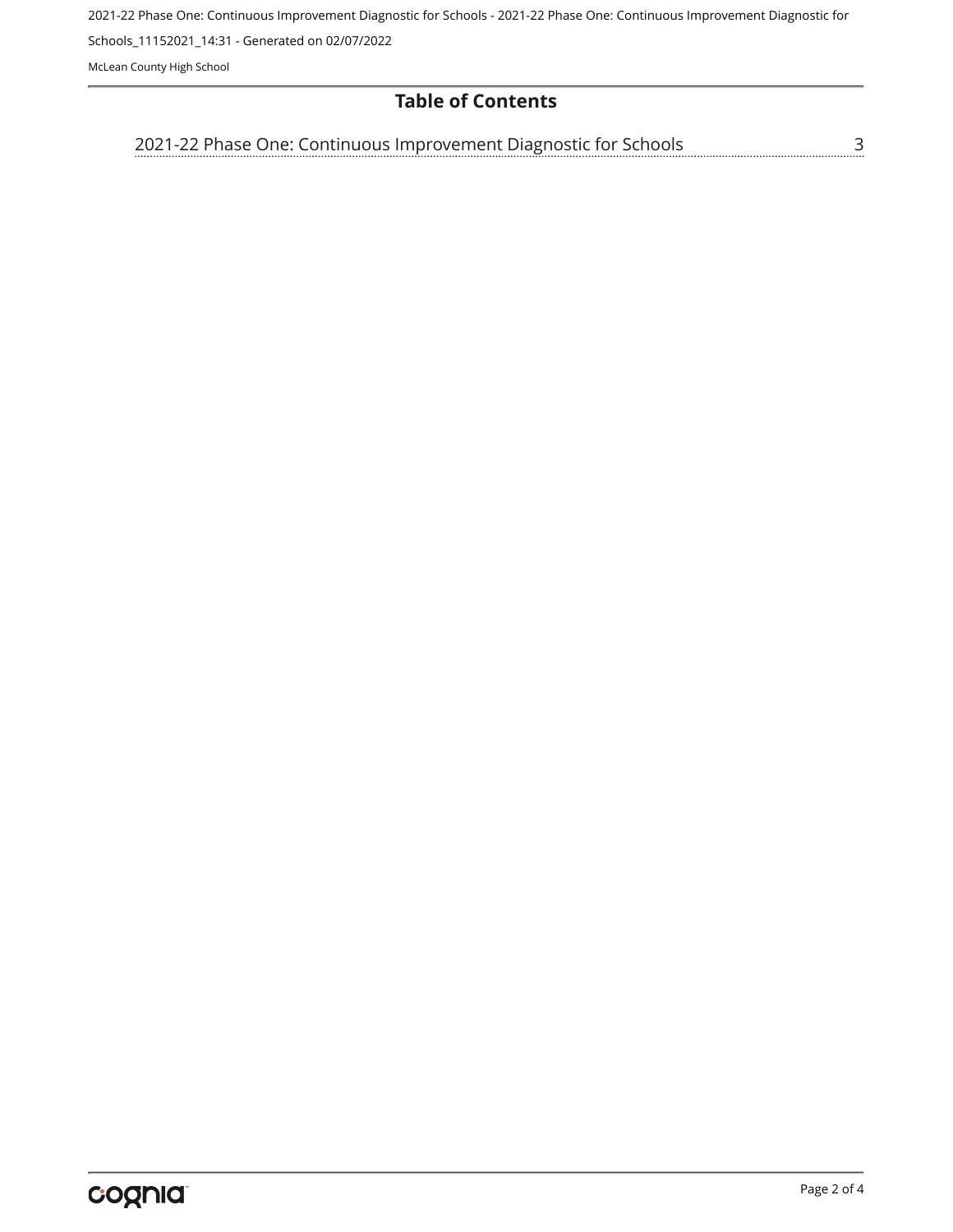2021-22 Phase One: Continuous Improvement Diagnostic for Schools - 2021-22 Phase One: Continuous Improvement Diagnostic for Schools\_11152021\_14:31 - Generated on 02/07/2022 McLean County High School

# <span id="page-2-0"></span>**2021-22 Phase One: Continuous Improvement Diagnostic for Schools**

The **Comprehensive School Improvement Plan or CSIP** is defined as a *plan developed by the school council, or successor, and charter schools with the input of parents, faculty, and staff, based on a review of relevant data that includes targets, strategies, activities, and a time schedule to support student achievement and student growth, and to eliminate gaps among groups of students.*

The comprehensive school and district improvement plan process is outlined in 703 KAR 5:225. The requirements included in the administrative regulation are key components of the continuous improvement process in Kentucky and ultimately fulfillment of school, district, and state goals under the Kentucky State Plan as required by the Every Student Succeeds Act (ESSA).

While the regulation outlines a timeline for compliance purposes, the plan itself is a strategic and proven approach to improve processes and to ensure students achieve. The timeline for the school's 2021-22 diagnostics is as follows:

#### **Phase One: August 1 - October 1**

• Continuous Improvement Diagnostic for Schools

# **Phase Two: October 1 - November 1**

- The Needs Assessment for Schools
- School Assurances
- School Safety Report

# **Phase Three: November 1 - January 1**

- Comprehensive School Improvement Plan
- Executive Summary for Schools
- Professional Development Plan for Schools

# **Phase Four: January 1 - December 31**

• Progress Monitoring

*As principal of the school, I hereby commit to implementing continuous improvement processes with fidelity to support student achievement and student growth and to eliminate achievement gaps among groups of students. I also assure that the comprehensive school improvement plan is developed by the school council, (where applicable) with the input of parents, faculty, and staff.*